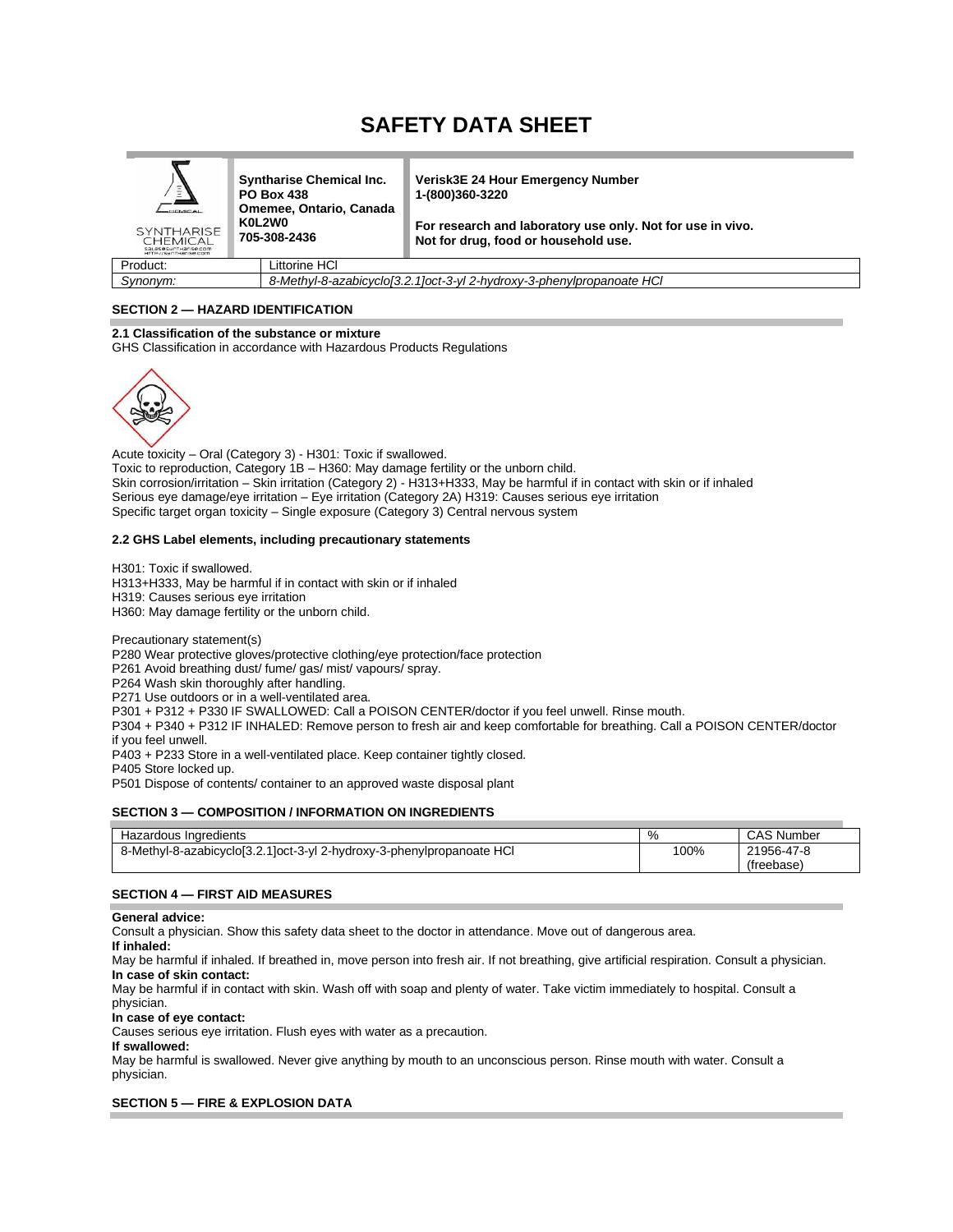# **Conditions of flammability**

Not flammable or combustible.

# **Suitable extinguishing media**

Use water spray, alcohol-resistant foam, dry chemical or carbon dioxide.

**Special protective equipment for firefighters** 

Wear self contained breathing apparatus for fire fighting if necessary.

# **Hazardous combustion products**

Thermal decomposition may produce toxic gases such as carbon monoxide, hydrogen chloride, carbon dioxide, and nitrogen oxides.

**Explosion data - sensitivity to mechanical impact** no data available **Explosion data - sensitivity to static discharge**  no data available

#### **SECTION 6 — ACCIDENTAL RELEASE MEASURES**

# **Personal precautions**

Wear respiratory protection. Avoid dust formation. Avoid breathing dust, vapours, mist or gas. Ensure adequate ventilation. Evacuate personnel to safe areas.

#### **Environmental precautions**

Prevent further leakage or spillage if safe to do so. Do not let product enter drains.

#### **Methods and materials for containment and cleaning up**

Pick up and arrange disposal without creating dust. Sweep up and shovel. Keep in suitable, closed containers for disposal.

#### **SECTION 7 — HANDLING AND STORAGE**

#### **Precautions for safe handling**

Avoid contact with skin and eyes. Avoid formation of dust. Provide appropriate exhaust ventilation at places where dust is formed. Normal measures for preventive fire protection.

#### **Conditions for safe storage**

Keep container tightly closed in a dry and well-ventilated place away from incompatible chemicals. Recommended storage temperature: <10 °C

#### **SECTION 8 — EXPOSURE CONTROL/PERSONAL PROTECTION**

#### **Personal protective equipment**

#### **Respiratory protection**

Where risk assessment shows air-purifying respirators are appropriate, use a full-face particle respirator type N99 (US) or type P2 (EN 143) respirator cartridges as a backup to engineering controls. If the respirator is the sole means of protection, use a full-face supplied air respirator. Use respirators and components tested and approved under appropriate government standards such as NIOSH (US) or CEN (EU).

#### **Hand protection**

Handle with gloves. Gloves must be inspected prior to use. Use proper glove removal technique (without touching glove's outer surface) to avoid skin contact with this product. Dispose of contaminated gloves after use in accordance with applicable laws and good laboratory practices. Wash and dry hands.

**Full contact Material:** Nitrile rubber or Latex gloves

# **Splash contact**

**Material:** Nitrile rubber or Latex gloves

#### **Eye protection**

Face shield and safety glasses Use equipment for eye protection tested and approved under appropriate government standards such as NIOSH (US) or EN 166(EU).

#### **Skin and body protection**

Complete suit protecting against chemicals, The type of protective equipment must be selected according to the concentration and amount of the dangerous substance at the specific workplace.

#### **Hygiene measures**

Avoid contact with skin, eyes and clothing. Wash hands before breaks and immediately after handling the product.

# **Engineering controls**

If user operations generate dust, fume or mist, use ventilation to keep exposure to airborne contaminants below the exposure limit.

#### **SECTION 9 — PHYSICAL & CHEMICAL PROPERTIES**

| Form                          | Solid                              |  |
|-------------------------------|------------------------------------|--|
| Odour & Appearance :          | Slightly yellow/off-white crystals |  |
| Molecular Weight:             | 325.827q/mol                       |  |
| Molecular Formula:            | C17H23NO3.HCI                      |  |
| Odour Threshold (ppm):        | N/A                                |  |
| Specific Gravity:             | N/A                                |  |
| Vapour Density (air = $1$ ) : | N/A                                |  |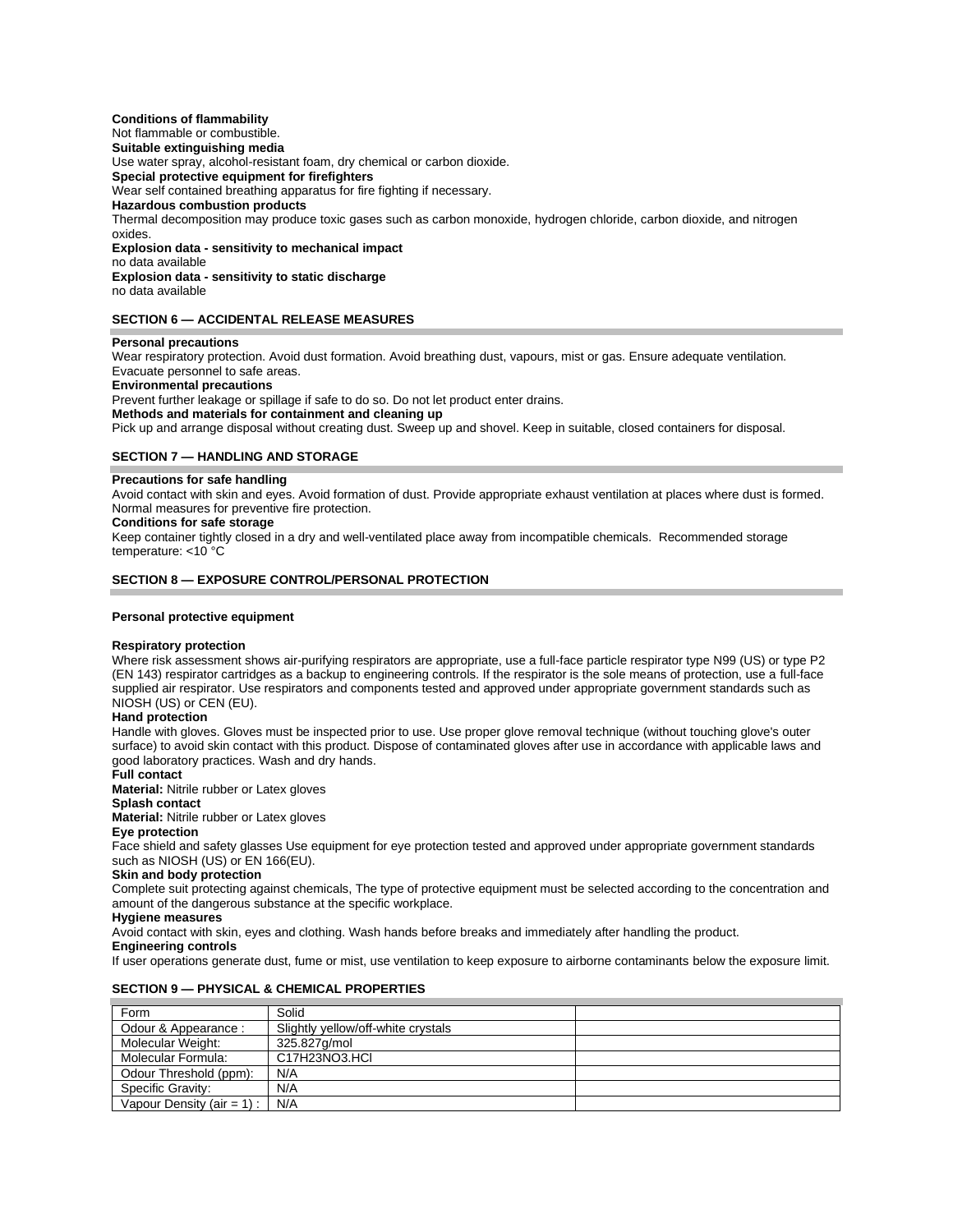| Vapour Pressure         | N/A              |  |
|-------------------------|------------------|--|
| $(mmHq)$ :              |                  |  |
| Evaporation Rate:       | N/A              |  |
| Melting Point $(°C)$ :  | $118.5 - 120.5C$ |  |
| Freezing Point (°C):    | N/A              |  |
| pH Coefficient of       | N/A              |  |
| Water/Oil Distribution: |                  |  |

# **SECTION 10 — STABILITY AND REACTIVITY**

| <b>Chemically Stable</b>       | Yes                                                                           |
|--------------------------------|-------------------------------------------------------------------------------|
| Incompatibility:               | <b>Strong Oxidizers</b>                                                       |
| Thermal                        | Protect from light and heat.                                                  |
| Decomposition/Conditions to be |                                                                               |
| avoided:                       |                                                                               |
| Hazardous Decomposition        | Thermal decomposition may produce toxic gases such as carbon monoxide, carbon |
| Products:                      | dioxide, and nitrogen oxides.                                                 |

# **SECTION 11 — TOXICOLOGICAL PROPERTIES**

| Acute Exposure:             | May be harmful by inhalation, ingestion or eye and/or skin absorption. Oral LD50 (mouse): 600mg/kg |
|-----------------------------|----------------------------------------------------------------------------------------------------|
| Chronic Exposure:           | not available                                                                                      |
| <b>Exposure Limits:</b>     | not available                                                                                      |
| (value, source, date)       |                                                                                                    |
| Irritancy:                  | May cause irritation to eye, mucous membranes, upper respiratory system, and/or skin.              |
| Sensitization:              | not available                                                                                      |
| Carcinogenicity:            | not available                                                                                      |
| Reproductive Toxicity:      | not available                                                                                      |
| Teratogenicity:             | not available                                                                                      |
| Mutagenicity:               | not available                                                                                      |
| STOT-single exposure        | not available                                                                                      |
| STOT-repeat exposure        | not available                                                                                      |
| <b>Potential Health</b>     | Inhalation- May be harmful if inhaled. May cause respiratory tract irritation                      |
| Hazards                     | Ingestion- May be harmful if swallowed.                                                            |
|                             | Skin- May be harmful if absorbed through skin. May cause skin irritation.                          |
|                             | Eyes- May cause eye irritation.                                                                    |
| <b>Synergistic Effects:</b> | not available                                                                                      |

# **SECTION 12 — ECOLOGICAL INFO**

| Toxicity:                        | not available                                                      |
|----------------------------------|--------------------------------------------------------------------|
| Persistence & degradability:     | not available                                                      |
| <b>Bioaccumulation Potential</b> | not available                                                      |
| Waste Disposal:                  | Dispose of according to local and regional authority requirements. |
| Mobility in soil:                | not available                                                      |
| PBT & vPvB assessment:           | not available                                                      |
| Other adverse effects            | not available                                                      |

# **SECTION 13 — FIRST AID MEASURES**

These disposal guidelines are for catalog-sized quantities only. Federal regulations may apply to empty container. Provincial and/or local guidelines may be different. Dispose in accordance with regulations or by a licensed disposal company.

# **SECTION 14 — TRANSPORT INFO**

**TDG:** Toxic Solid DOT Hazard Class: 6.1 POISON UN#: 2811 Packing Group: III